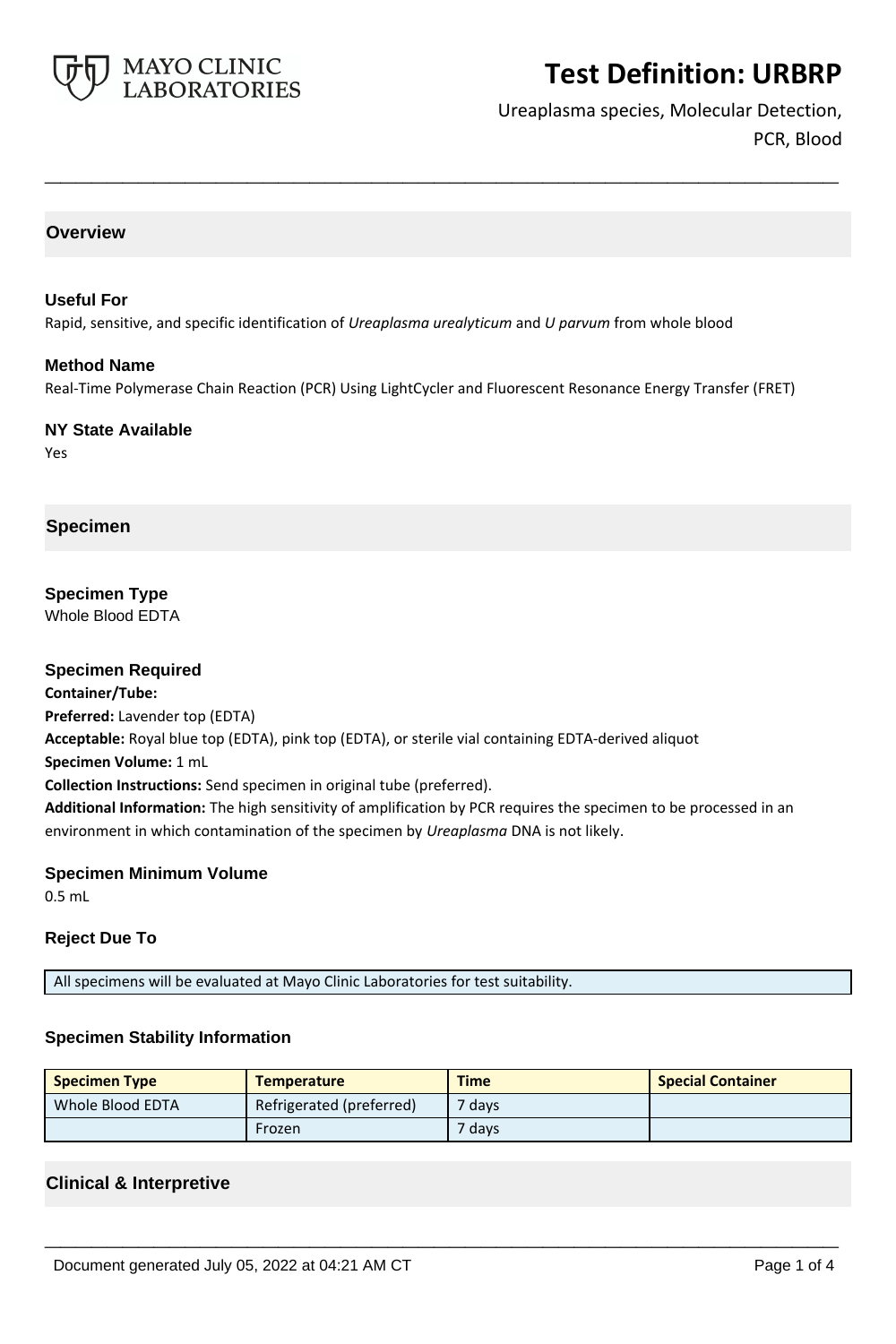

Ureaplasma species, Molecular Detection, PCR, Blood

## **Clinical Information**

*Ureaplasma urealyticum* and *U parvum* have been associated with a number of clinically significant infections, although their clinical significance may not always be clear as they are part of the normal genital flora. *U urealyticum* and *U parvum* have been associated with urethritis and epididymitis. They may cause upper urinary tract infection and they have been associated with infected renal stones. *U urealyticum* and *U parvum* may be isolated from amniotic fluid of women with preterm labor, premature rupture of membranes, spontaneous term labor, or chorioamnionitis. They may also cause neonatal infections, including meningoencephalitis and pneumonia. In addition, *U urealyticum* and *U parvum* have been reported to cause unusual infections, such as prosthetic joint infection and infections in transplant recipients.

**\_\_\_\_\_\_\_\_\_\_\_\_\_\_\_\_\_\_\_\_\_\_\_\_\_\_\_\_\_\_\_\_\_\_\_\_\_\_\_\_\_\_\_\_\_\_\_\_\_\_\_**

Recently, *U urealyticum* and *U parvum* have been found to cause hyperammonemia in lung transplant recipients.(1) In lung transplant recipients with hyperammonemia, the ideal diagnostic specimen is a lower respiratory specimen (eg, bronchoalveolar lavage fluid), although *U urealyticum* and *U parvum* may also be detected in blood. Treatment directed against these organisms has resulted in resolution of hyperammonemia.

Culture of *Ureaplasma* species is laborious, requiring a high degree of technical skill and taking several days. PCR detection is sensitive, specific, and provides same-day results. In addition, PCR allows the differentiation of *U urealyticum* and *U parvum*, which is not easily accomplished with culture. PCR assay has replaced conventional culture for *U urealyticum* and *U parvum* at Mayo Clinic Laboratories due to its speed and equivalent performance to culture.

### **Reference Values**

Not applicable

### **Interpretation**

A positive PCR result for the presence of a specific sequence found within the *Ureaplasma urealyticum* and *U parvum ureC* gene indicates the presence of *U urealyticum* or *U parvum* DNA in the specimen.

A negative PCR result indicates the absence of detectable *U urealyticum* and *U parvum* DNA in the specimen, but does not rule-out infection as false-negative results may occur due to inhibition of PCR, sequence variability underlying the primers and probes, or the presence of *U urealyticum* or *U parvum* in quantities less than the limit of detection of the assay.

### **Cautions**

Interfering substances may affect the accuracy of this assay; results should always be interpreted in conjunction with clinical and epidemiological findings.

Since *Ureaplasma* species may be part of the normal flora, results should be interpreted accordingly.

This test does not detect other mycoplasmas or ureaplasmas (including *Mycoplasma pneumoniae*, a common cause of community acquired pneumonia).

**\_\_\_\_\_\_\_\_\_\_\_\_\_\_\_\_\_\_\_\_\_\_\_\_\_\_\_\_\_\_\_\_\_\_\_\_\_\_\_\_\_\_\_\_\_\_\_\_\_\_\_**

This test is not intended for medicolegal use.

### **Supportive Data**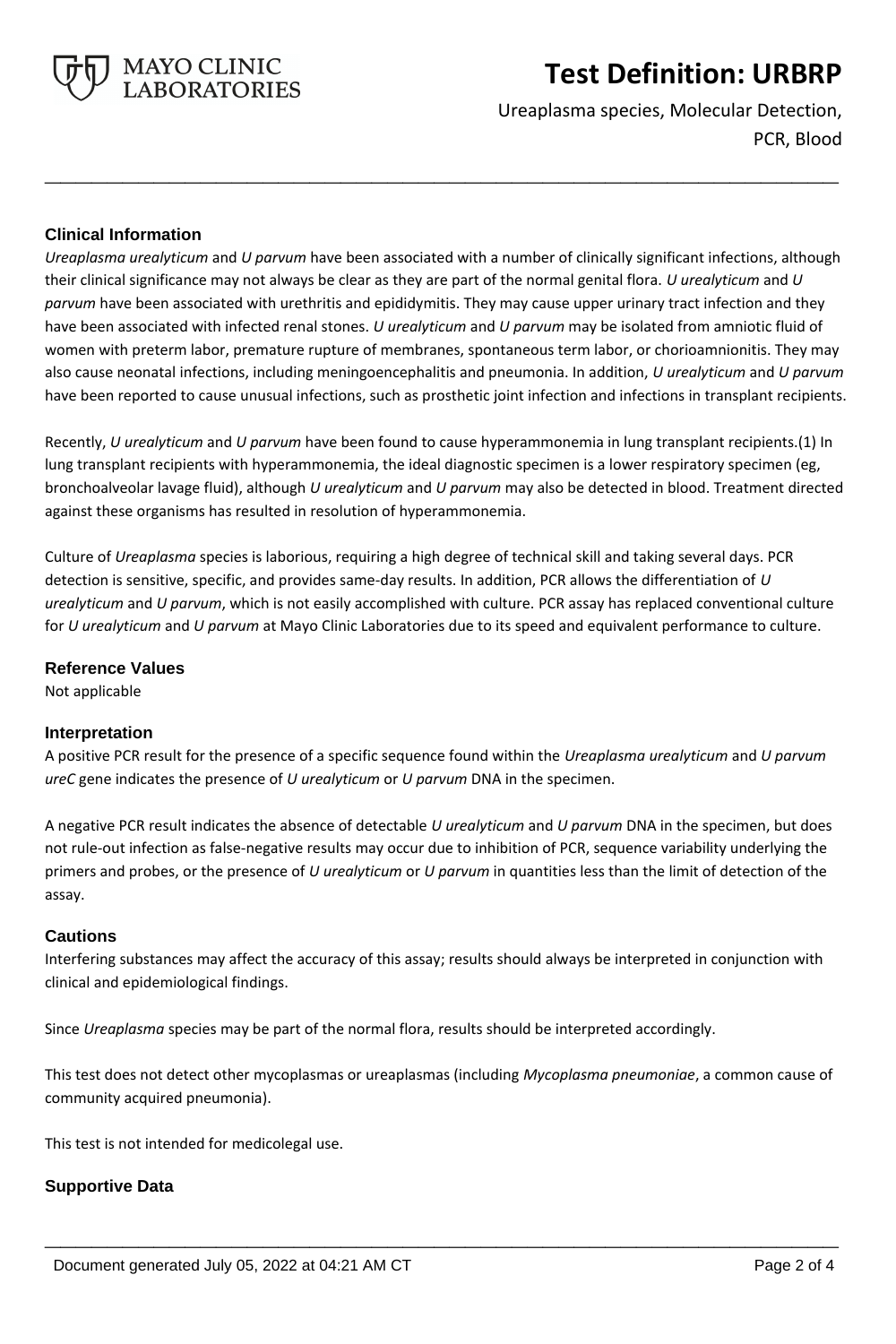

Ureaplasma species, Molecular Detection, PCR, Blood

Validation included spiking studies for each *Ureaplasma* species. Spiking studies were carried out using 30 EDTA whole blood and plasma samples spiked with genomic DNA for *Ureaplasma urealyticum* and *U parvum* (as well as 10 naive specimens). Sensitivity and specificity was 100% for both targets.

**\_\_\_\_\_\_\_\_\_\_\_\_\_\_\_\_\_\_\_\_\_\_\_\_\_\_\_\_\_\_\_\_\_\_\_\_\_\_\_\_\_\_\_\_\_\_\_\_\_\_\_**

## **Clinical Reference**

1. Bharat A, Cunningham SA, Scott Budinger GR, Kreisel D, et al: Disseminated Ureaplasma infection as a cause of fatal hyperammonemia in humans. Sci Transl Med 2015;7(284):284re3

2. Stellrecht KA, Woron AM, Mishrik NG, Venezia RA: Comparison of multiplex PCR assay with culture detection of genital mycoplasmas. J Clin Microbiol 2004;42:1528-1533

3. Farrell JJ, Larson JA, Akeson JW, et al: *Ureaplasma parvum* prosthetic joint infection detected by PCR. J Clin Microbiol 2014;52:2248-2250

4. Waites KB, Taylor-Robinson D: *Mycoplasma* and *Ureaplasma*. In Manual of Clinical Microbiology. 11th edition. Edited by JH Jorgensen. ASM Press, Washington, DC, 2015, pp 1088-1105

5. Kenny GE: Genital mycoplasmas: *Mycoplasma genitalium*, *Mycoplasma hominis*, and *Ureaplasma* species. In Mandell, Douglas, and Bennett's Principles and Practice of Infectious Diseases. Edited by GL Mandell, et al. Churchill Livingstone, New York, 2008

## **Performance**

## **Method Description**

This PCR method employs a target-specific detection system including primers, as well as fluorescent resonance energy transfer (FRET) hybridization probes designed for the *ureC* gene of *Ureaplasma urealyticum* and *U parvum*. The LightCycler instrument amplifies and monitors target nucleic acid sequences by fluorescence during PCR cycling. This is an automated PCR system that can rapidly detect amplified product development. The detection of amplified products is based on the FRET principle. For FRET product detection, a hybridization probe with a donor fluorophore, fluorescein, on the 3' end is excited by an external light source, which emits light that is absorbed by a second hybridization probe with an acceptor fluorophore, LC-Red 640, on the 5' end. The acceptor fluorophore then emits light of a different wavelength that is measured with a signal that is proportional to the amount of specific PCR product. The process is completed in a closed tube system and the melting temperature of the probes allows differentiation of *U urealyticum* from *U parvum*.(Cunningham SA, Mandrekar JN, Rosenblatt JE, Patel R: Rapid PCR Detection of *Mycoplasma hominis*, *Ureaplasma urealyticum*, and *Ureaplasma parvum*. Int J Bacteriol 2013 Jan 30, doi: 10.1155/2013/168742)

**\_\_\_\_\_\_\_\_\_\_\_\_\_\_\_\_\_\_\_\_\_\_\_\_\_\_\_\_\_\_\_\_\_\_\_\_\_\_\_\_\_\_\_\_\_\_\_\_\_\_\_**

## **PDF Report**

No

**Day(s) Performed** Monday through Friday

**Report Available** 3 to 4 days

**Specimen Retention Time**

7 days